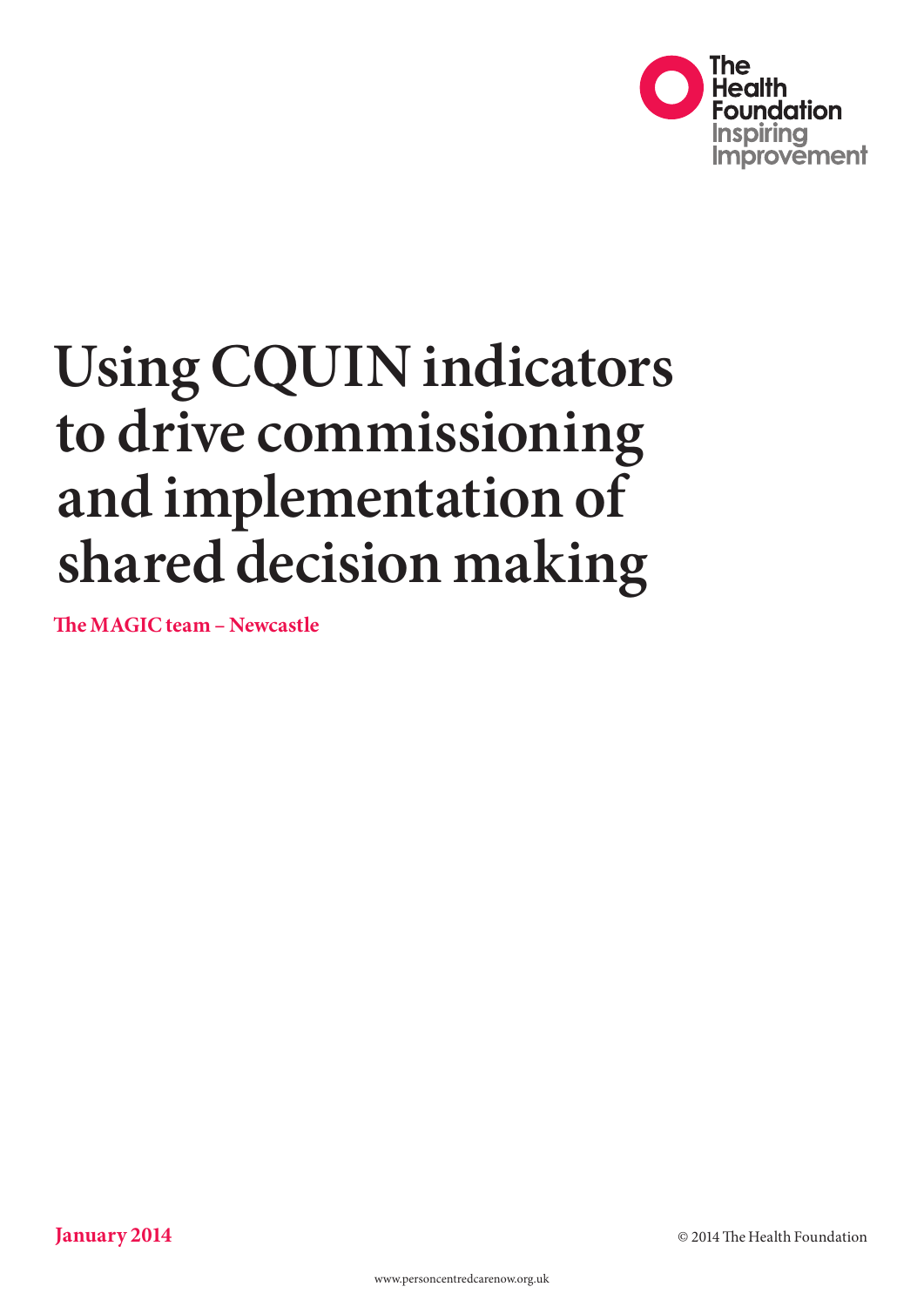*This case study describes how the team in Newcastle working on the Health Foundation's MAGIC programme to implement shared decision making worked with commissioners to develop a CQUIN for shared decision making.*

The Commissioning for Quality and Innovation (CQUIN) payment framework enables commissioners to reward excellence by linking a proportion of [English] healthcare providers' income to the achievement of quality improvement goals. Payment of this reserved amount is conditional on achieving the agreed standards of quality and innovation. As well as complying with national CQUIN indicators, health care providers are encouraged to agree local schemes to test innovative methods of driving up quality of care.

To test methods of implementing shared decision making in a large NHS Foundation Trust, local indicators for CQUIN were developed for shared decision making (SDM) within Newcastle Hospitals and agreed with commissioners. The value to the Trust of successfully achieving the standards set for demonstrating implementation of shared decision making in three specialities was almost £1m.

# **Requirements set out in the CQUIN**

The core elements of the CQUIN agreement were:

- Health care professionals will attend advanced skills training in shared decision making;
- The clinical environment encourages patient involvement in decision making about treatment and care, for example by using the 'Ask 3 Questions' patient awareness-raising materials<sup>1</sup>;
- There is access to and use of good quality decision support material;
- The patient record or letter to GP and patient shows evidence of high quality shared decision making conversations.

The CQUIN set out a series of 6 specific actions to embed shared decision making into routine clinical practice:

|                  | Actions to support locally agreed shared<br>decision making CQUIN indicator -<br>embedding SDM into routine clinical<br>practice                                                                                       |
|------------------|------------------------------------------------------------------------------------------------------------------------------------------------------------------------------------------------------------------------|
| 1.               | Identify 3 clinical pathways where<br>there are treatment choice/options to<br>implement shared decision making                                                                                                        |
| 2.               | Conduct a survey of patients regarding the<br>experience of their involvement and their<br>perception of the decision process                                                                                          |
| 3.               | Education in shared decision making<br>skills - lead clinicians to attend shared<br>decision making advanced skills<br>workshops                                                                                       |
| $\overline{4}$ . | Dissemination of the 'Ask 3 questions'<br>patient awareness-raising materials in<br>outpatient clinics                                                                                                                 |
| 5.               | Review with the clinical teams patient<br>information material and support tools to<br>discuss options in the patient pathway                                                                                          |
| 6.               | Following the outpatient appointment,<br>or inpatient episode, the clinical record<br>and letters to GP and patient to include<br>details of options discussed with patients,<br>preferences stated and patient values |

## **What we did**

## **1. Identify 3 clinical pathways where there are treatment choice/options to implement shared decision making**

The three clinical pathways identified for implementation of shared decision making were:

- Neurology myasthenia gravis
- Renal services pre-dialysis
- Critical care high risk haematology patients with potential for elective ITU admission

The Ask 3 Questions approach is increasingly being adopted by a wide range of healthcare organisations to encourage and empower people. The approach is based on research by Shepherd et al. showing that encouraging patients to ask three simple questions leads clinicians to provide higher quality information about options and their benefits and harms. A range of materials encouraging people to 'Ask 3 Questions' is available for download from the Person-Centred Care Resource Centre.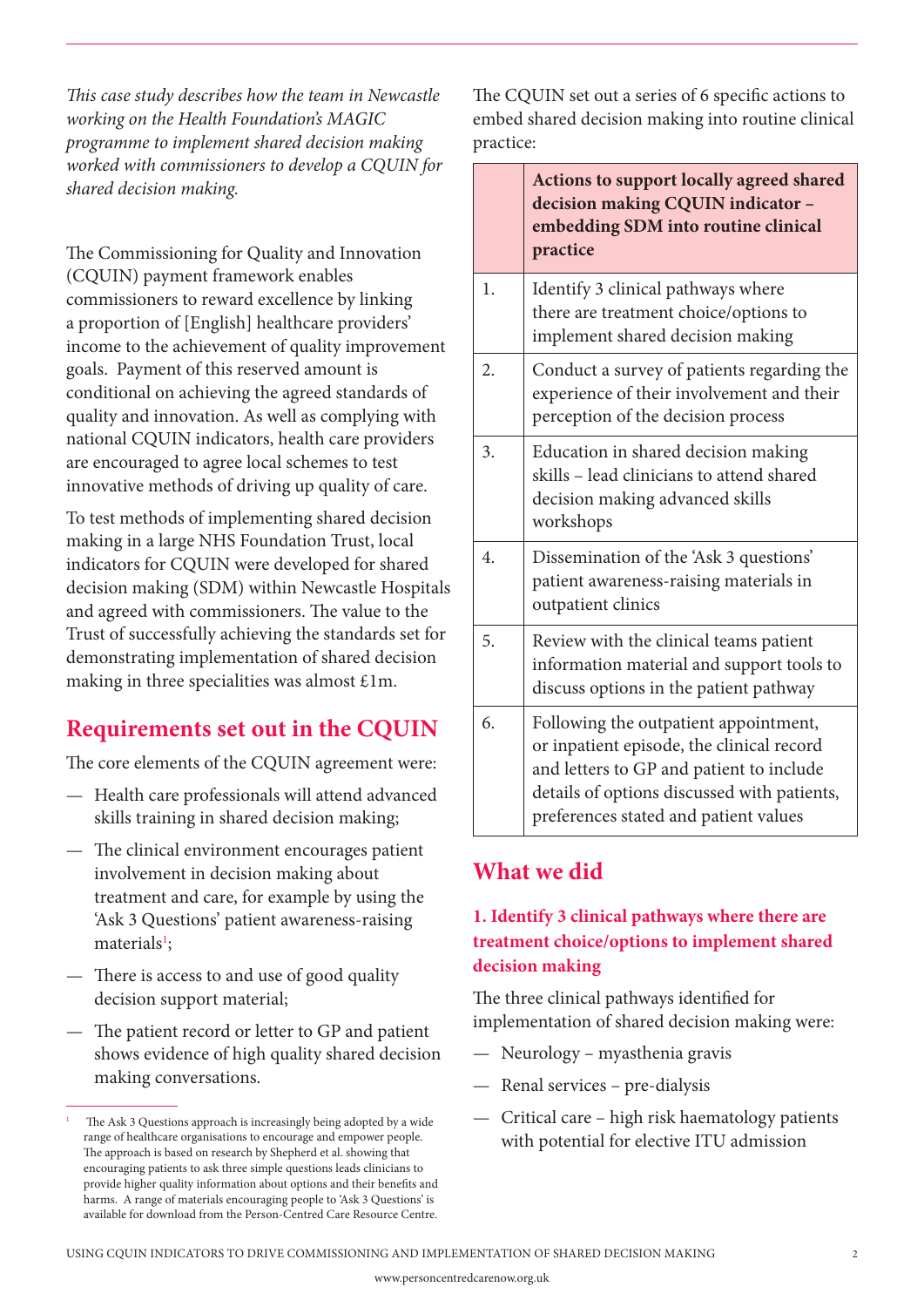## **2. Conduct a survey or patients regarding the experience of their involvement and their perception of the decision process**

Using the shared decision making questionnaire (SDMQ)2 , we undertook an audit of patients' perceived involvement in decisions about their care and treatment for myasthenia gravis and predialysis patients.

The results for both teams indicated that:

- In 96% of cases the clinician discussed the pros and cons for each treatment option
- In 96% of cases the patient was asked what was important to them in making a decision about care or treatment
- In 96% of cases the patient was involved as much as they wanted to be in decisions about their care and treatment
- In all cases (100%) following the consultation, the patient felt more able to understand their illness

It was not feasible to undertake this type of patient experience survey in the critical care group.

#### **3. Education in shared decision making skills**

The lead clinicians for these pathways attended the advanced skills in shared decision making workshop (a small component of over 200 staff who have attended training across the Trust) and are appraising their delivery of clinical care to ensure that shared decision making is apparent<sup>3</sup>.

## **4. Dissemination of the 'Ask 3 questions' patient awareness-raising materials in outpatient clinics**

The Newcastle team developed a variety of materials to encourage people to play an active role in decisions about their treatment and care – specifically a series of posters and flyers encouraging people to 'Ask 3 Questions'. (A short film also developed to encourage involvement – 'So Just Ask' – could not be used in these clinical specialties as there was no suitable equipment available.)

#### **5. Review with the clinical teams patient information material and support tools to discuss options in the patient pathway**

As a result of the review with clinical teams:

- Medication related information was re-drafted for patients with myasthenia gravis and a new decision aid was also produced. All of these documents have been reviewed by 'expert patients' and are used routinely in clinic and are available on the Trust internet.5
- The renal team are using the patient decision material published by NHS Right Care, specifically:
	- [http://sdm.rightcare.nhs.uk/pda/](http://sdm.rightcare.nhs.uk/pda/established-kidney-failure/) [established-kidney-failure/](http://sdm.rightcare.nhs.uk/pda/established-kidney-failure/)
	- [http://sdm.rightcare.nhs.uk/pda/](http://sdm.rightcare.nhs.uk/pda/established-kidney-failure-dialysis/) [established-kidney-failure-dialysis/](http://sdm.rightcare.nhs.uk/pda/established-kidney-failure-dialysis/)
	- [http://sdm.rightcare.nhs.uk/pda/](http://sdm.rightcare.nhs.uk/pda/established-kidney-failure-transplant/) [established-kidney-failure-transplant/](http://sdm.rightcare.nhs.uk/pda/established-kidney-failure-transplant/)

Such materials were not suitable for haematology patients due to the extremely individual circumstances of each case. The critical care team hold in-depth discussions with patients following a decision to undergo bone marrow transplant. These discussions relate to the pros and cons of admission to the intensive care unit after the procedure, including the evidence for long-term benefit. The team has also developed a framework for talking to patient's relatives where the patient lacks capacity for decision making.

An environmental audit tool was developed for periodic checking that patient awareness–raising materials are in use and are easily visible to patients in waiting areas and consulting rooms<sup>4</sup>.

<sup>2</sup> This questionnaire is available for download from the Health Foundation's Person Centred Care Resource Centre.

<sup>3</sup> Training materials developed by the Newcastle team are available for download from the Health Foundation's Person Centred Care Resource Centre.

The environmental audit tool is available for download from the Health Foundation's Person Centred Care Resource Centre.

<sup>5</sup> A series of materials relating to myasthenia gravis developed by the team for patients is available for download from the Health Foundation's Person Centred Care Resource Centre.